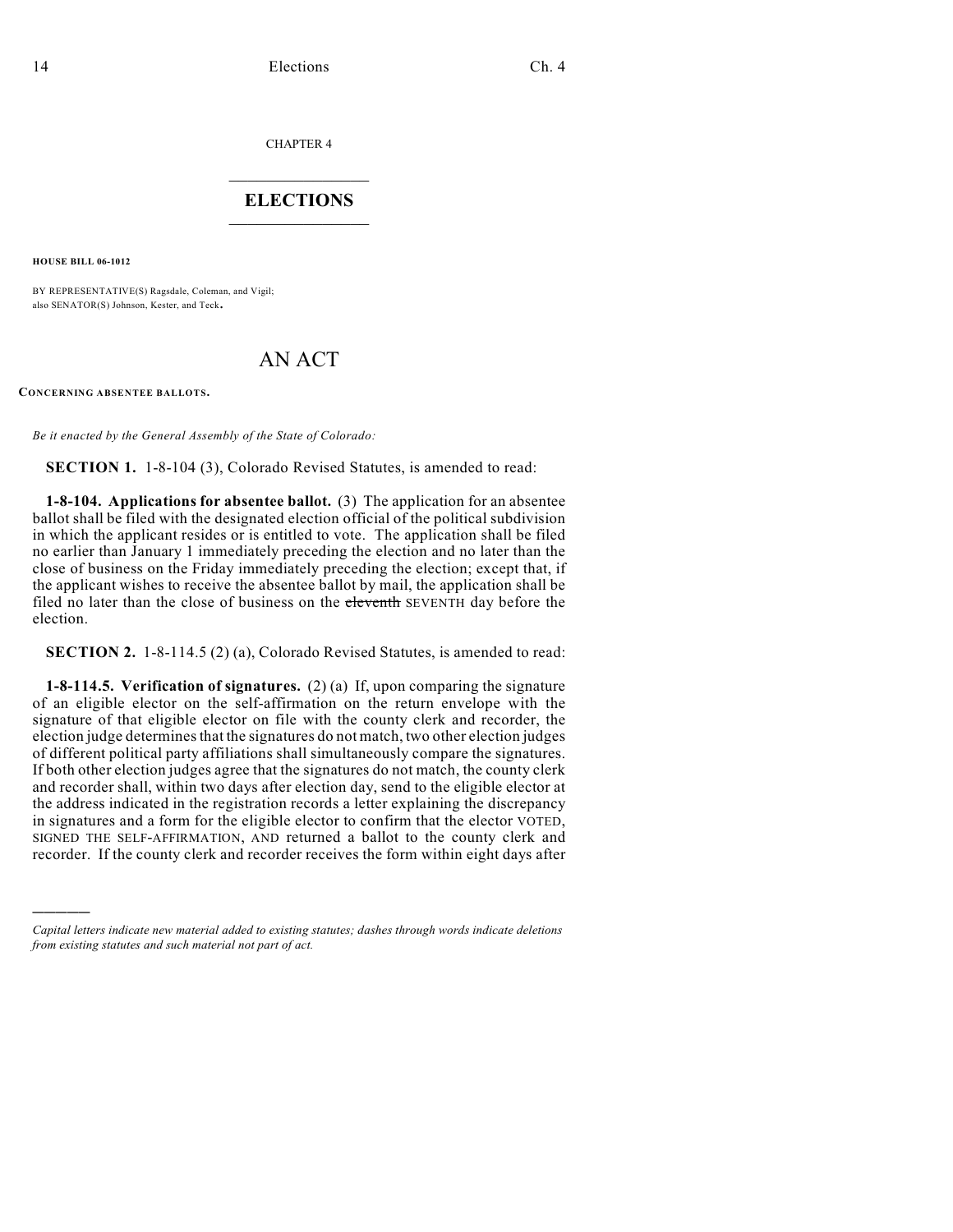## Ch. 4 **Elections** 15

election day confirming that the electorVOTED, SIGNED THE SELF-AFFIRMATION, AND returned a ballot to the county clerk and recorder and enclosing a copy of the elector's identification as defined in section 1-1-104 (19.5), and if the ballot is otherwise valid, the ballot shall be counted. IF THE ELIGIBLE ELECTOR DOES NOT ENCLOSE A COPY OF THE ELECTOR'S IDENTIFICATION AS DEFINED IN SECTION 1-1-104 (19.5) ALONG WITH THE FORM, THE SELF-AFFIRMATION ON THE RETURN ENVELOPE SHALL BE CATEGORIZED AS INCORRECT AND THE BALLOT SHALL NOT BE COUNTED. If the eligible elector returns the form indicating that the elector did not VOTE, SIGN THE SELF-AFFIRMATION, OR return a ballot to the county clerk and recorder, or if the eligible elector does not return the form within eight days after election day, the self-affirmation on the return envelope shall be categorized as incorrect, the ballot shall not be counted, and the county clerk and recorder shall send copies of the eligible elector's signature on the return envelope and the signature on file with the county clerk and recorder to the district attorney for investigation.

**SECTION 3.** 1-8-115 (1) (c), (3), and (4), Colorado Revised Statutes, are amended, and the said 1-8-115 is further amended BY THE ADDITION OF A NEW SUBSECTION, to read:

**1-8-115. Emergency absentee voting.** (1) (c) If the eligible elector is unable to have an authorized representative pick up the ballot at the office of the designated election official and deliver it to the eligible elector, the designated election official shall deliver an absentee ballot to the eligible elector by electronic transfer in accordance with the rules of the secretary of state. IF THE ABSENTEE BALLOT IS DELIVERED TO THE ELIGIBLE ELECTOR BY ELECTRONIC TRANSFER, THE ELIGIBLE ELECTOR MAY RETURN THE BALLOT BY ELECTRONIC TRANSFER AS SET FORTH IN SUBSECTION (5) OF THIS SECTION.

(3) EXCEPT AS OTHERWISE PROVIDED IN SUBSECTION (5) OF THIS SECTION, after marking the ballot, the eligible elector shall place it in a return envelope provided by the designated election official. The elector shall then fill out and sign the self-affirmation on the envelope, as provided in section 1-8-114, on or before election day and return it to the office of the designated election official. Upon receipt of the envelope, the designated election official shall verify the elector's name on the return envelope and shall deposit the envelope in the office in a ballot box that is locked and secured with a numbered seal.

(4) If, following the procedure set forth in this section, the designated election official is unable to provide an absentee ballot to an elector, the designated election official shall seek authority from the secretary of state to provide an absentee ballot to the elector by electronic transfer in accordance with the election rules of the secretary of state. IF THE ABSENTEE BALLOT IS DELIVERED TO THE ELIGIBLE ELECTOR BY ELECTRONIC TRANSFER, THE ELIGIBLE ELECTOR MAY RETURN THE BALLOT BY ELECTRONIC TRANSFER AS SET FORTH IN SUBSECTION (5) OF THIS SECTION.

(5) (a) IF AN ABSENTEE BALLOT IS DELIVERED TO AN ELIGIBLE ELECTOR BY ELECTRONIC TRANSFER PURSUANT TO PARAGRAPH (c) OF SUBSECTION (1) OF THIS SECTION OR SUBSECTION (4) OF THIS SECTION, THE ELIGIBLE ELECTOR MAY RETURN THE VOTED BALLOT TO THE DESIGNATED ELECTION OFFICIAL BY ELECTRONIC TRANSFER. IN ORDER TO BE COUNTED, THE RETURNED BALLOT SHALL BE RECEIVED IN THE OFFICE OF THE DESIGNATED ELECTION OFFICIAL BY 7 P.M. ON ELECTION DAY.